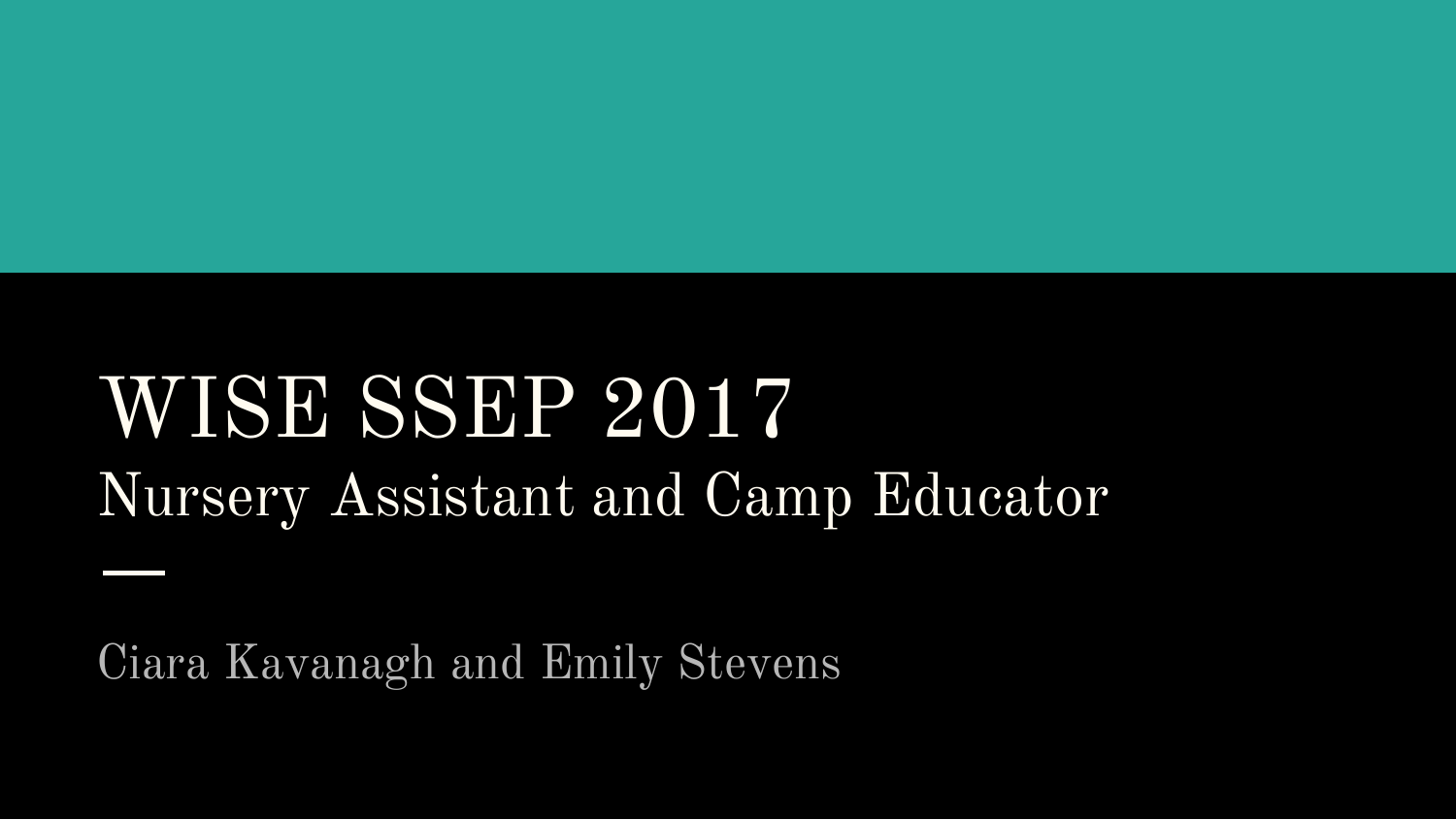### What We Do in the Nursery

Weeding

Watering

Potting

Propagating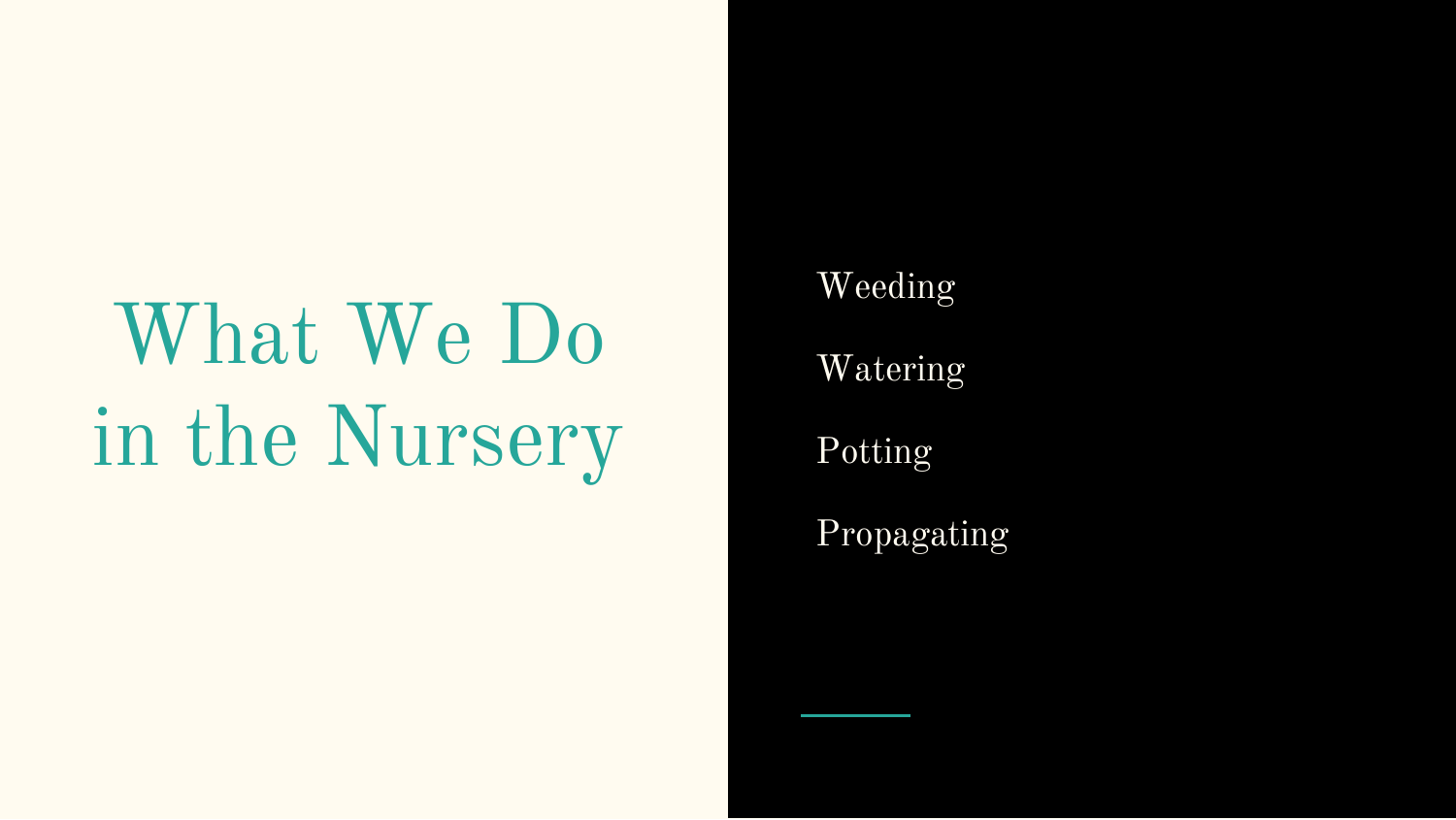### Our Experiences

-We weeded many beds in the nursery and the Alpine trough area located in the public part of the garden

-We helped out with programs such as S.O.A.R and SHAD Valley at the MUN campus by educating them on horticulture and mindfulness

-We propagated many native Newfoundland plant species for the Terra Nova Project





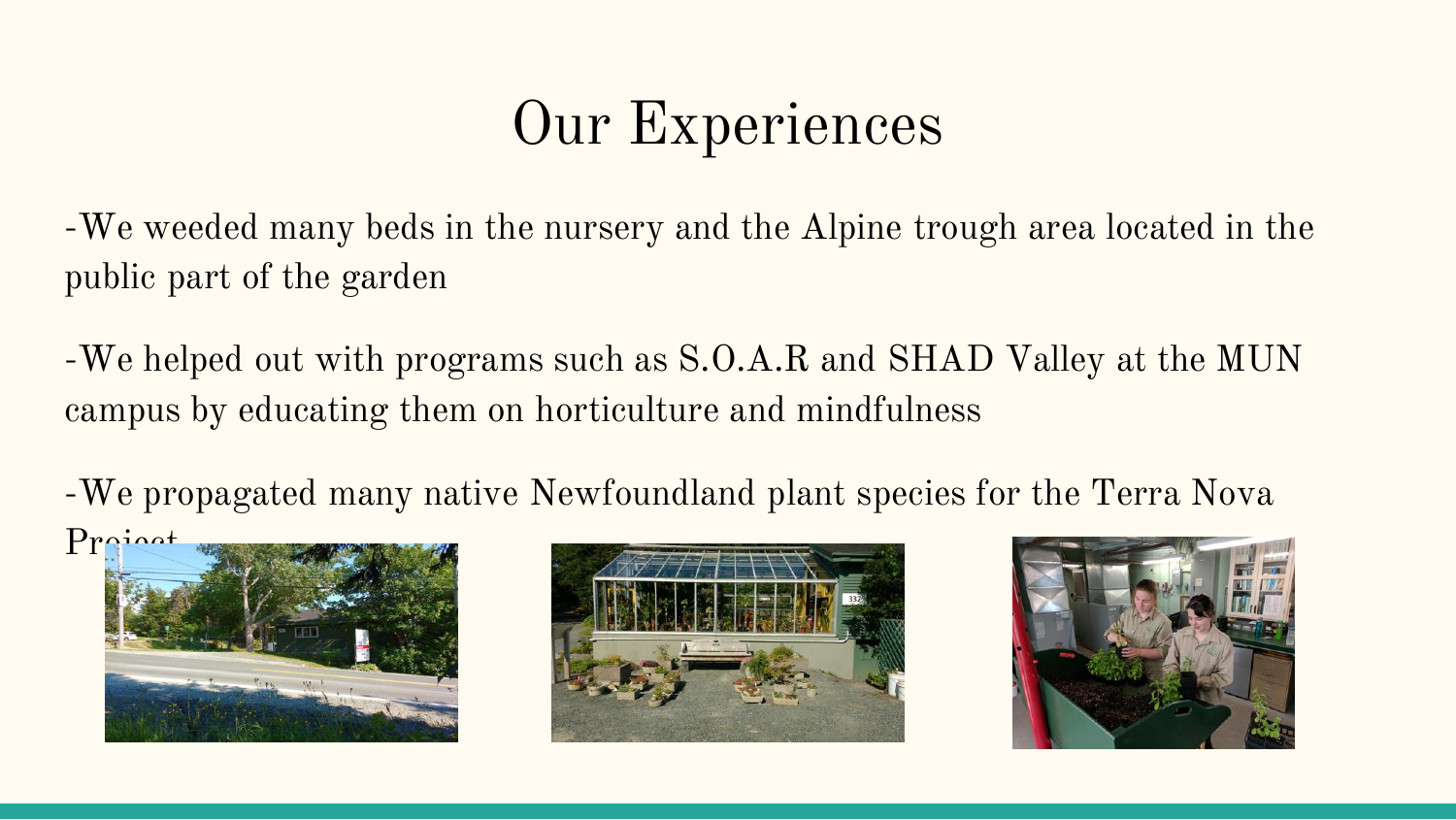## What We Do at Camp

- Educate
- Hikes
- Exploration
- Responsibility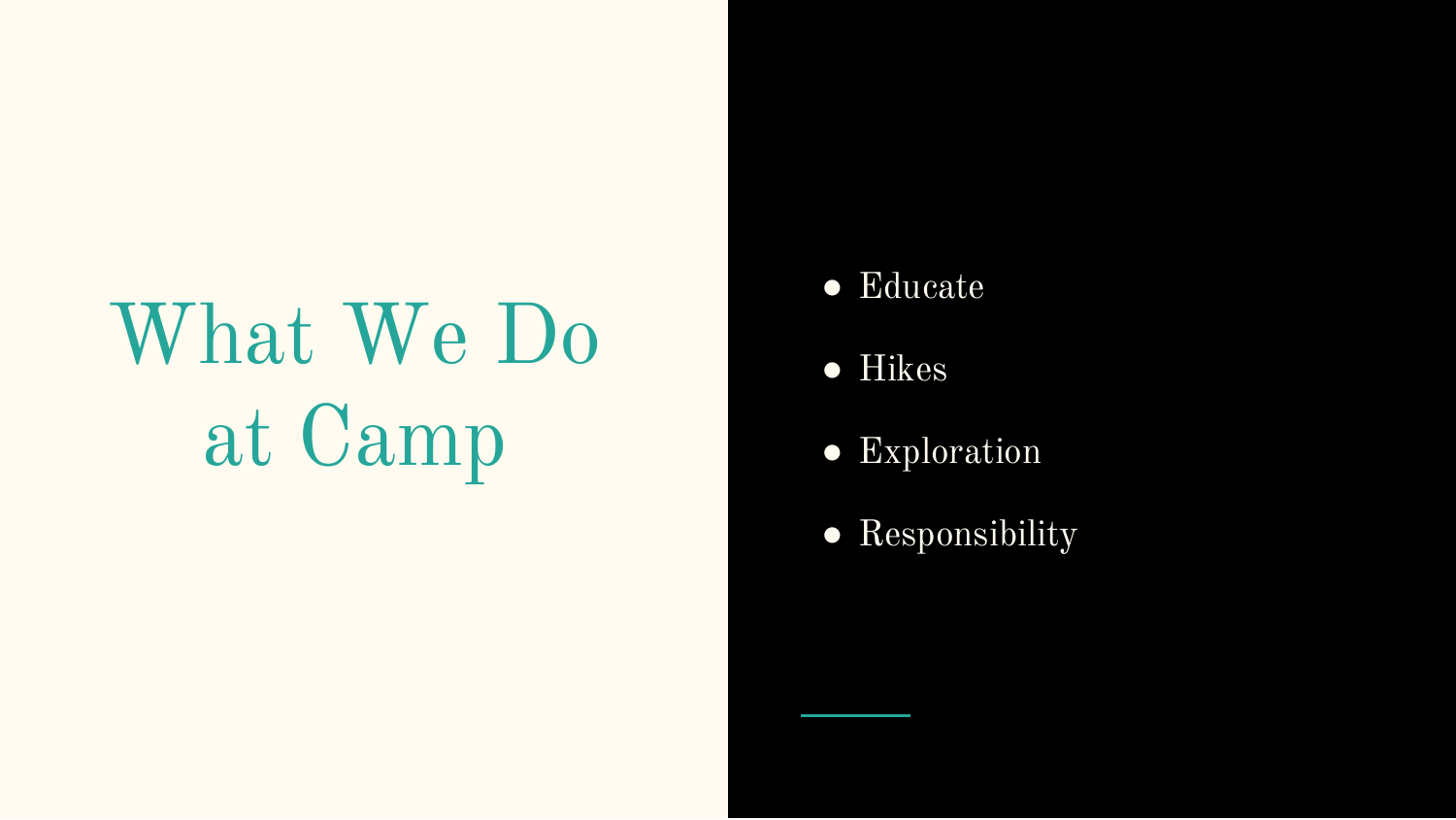### Our Experiences

-We taught the kids about nature and the importance of environmental needs such as composting and preserving habitats

-We showed the camp how to grow and take care of their own plants

-As well as plants, we educate kids about animals and insects too!







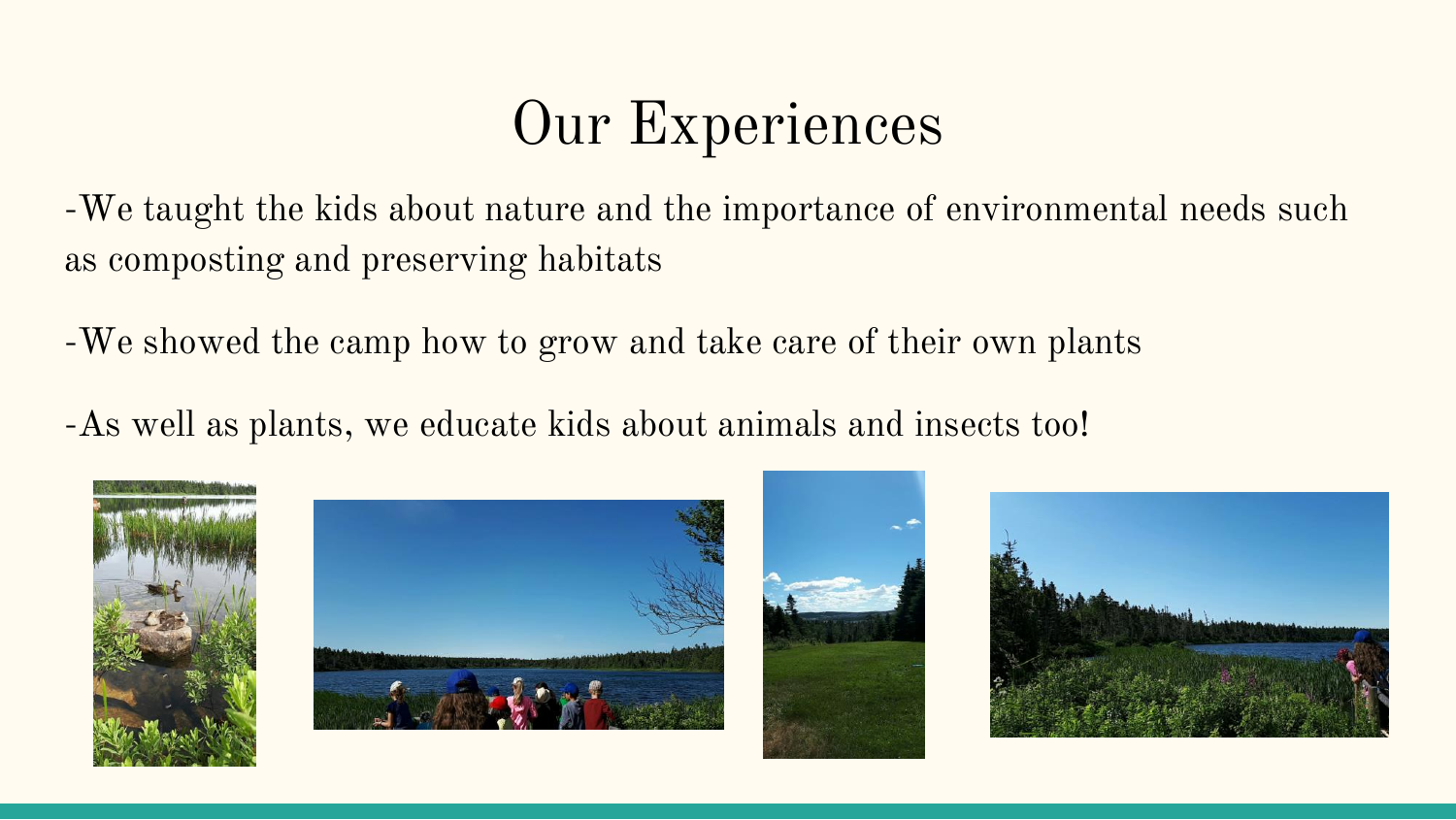#### Activities with WISE

- **-Marine Institute tour**
- **-Boat Tour**
- **-Haunted Hike**
- **-Med School tour**
- **-Fun Night**